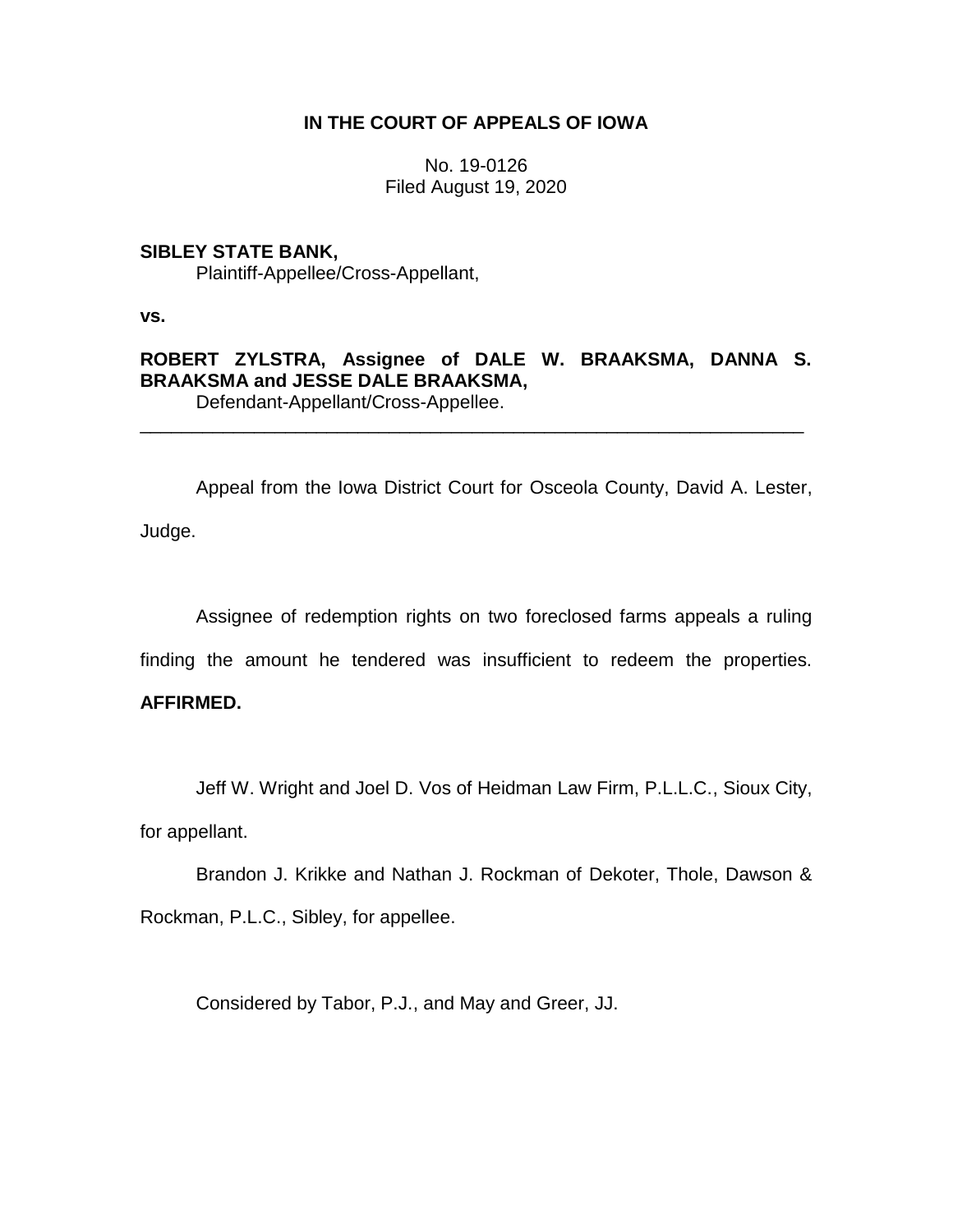## **TABOR, Presiding Judge.**

 $\overline{a}$ 

After Sibley State Bank's foreclosure action, the district court directed the Osceola County Sheriff to sell two farm parcels mortgaged by the Braaksma family.<sup>1</sup> The winning bids at the October 3, 2017 sheriff's sales were \$974,284 by the bank for a larger tract and \$410,000 by Jo's Family Farms, LLC for a smaller parcel. After the sale of the real estate, the Braaksmas had one year to redeem their properties.<sup>2</sup>

Three-hundred and sixty-four days later, the Braaksmas assigned their redemption rights to Robert Zylstra. That same day, he tendered a check for \$1,384,284 to the clerk of court, intending to redeem both parcels. Because Zylstra included no interest or other costs in the payoff amount, the bank argued the redemption failed. The district court agreed, holding Zylstra lost his assigned rights when he did not pay the full redemption amount for the properties within the one-year statutory period. Zylstra challenges that holding on appeal.

<sup>&</sup>lt;sup>1</sup> "For more than a decade, Sibley State Bank loaned money to Dale and Danna Braaksma, their son Jesse, and Braaksma Grain Farms, Inc. (collectively the Braaksmas) and secured mortgages on their farmland as collateral." *Sibley State Bank v. Braaksma*, No.17-1021, 2018 WL 3471850, at \*1 (Iowa Ct. App. July 18, 2018).

 $2$  The district court held that the one-year redemption period expired at midnight on October 4, 2018. We disagree. Redemption may occur within one year of the day of the sale. Iowa Code § 628.3 (2017). When computing time, we exclude the first day and include the last day. *See* Iowa Code § 4.1(34); *see also* Iowa R. Elec. P. 16.309(1)(c) ("A document is timely filed if it is filed before midnight on the date the filing is due."). So excluding October 3, 2017, and including October 3, 2018, the one-year redemption period expired at midnight on October 3, 2018. *See Lane v. Spencer Mun. Hosp.*, 836 N.W.2d 666, 667 (Iowa Ct. App. 2013) (adopting anniversary-date rule, in other words, deeming statutory period to commence the day after the act and end at the close of the anniversary of the day the act occurred).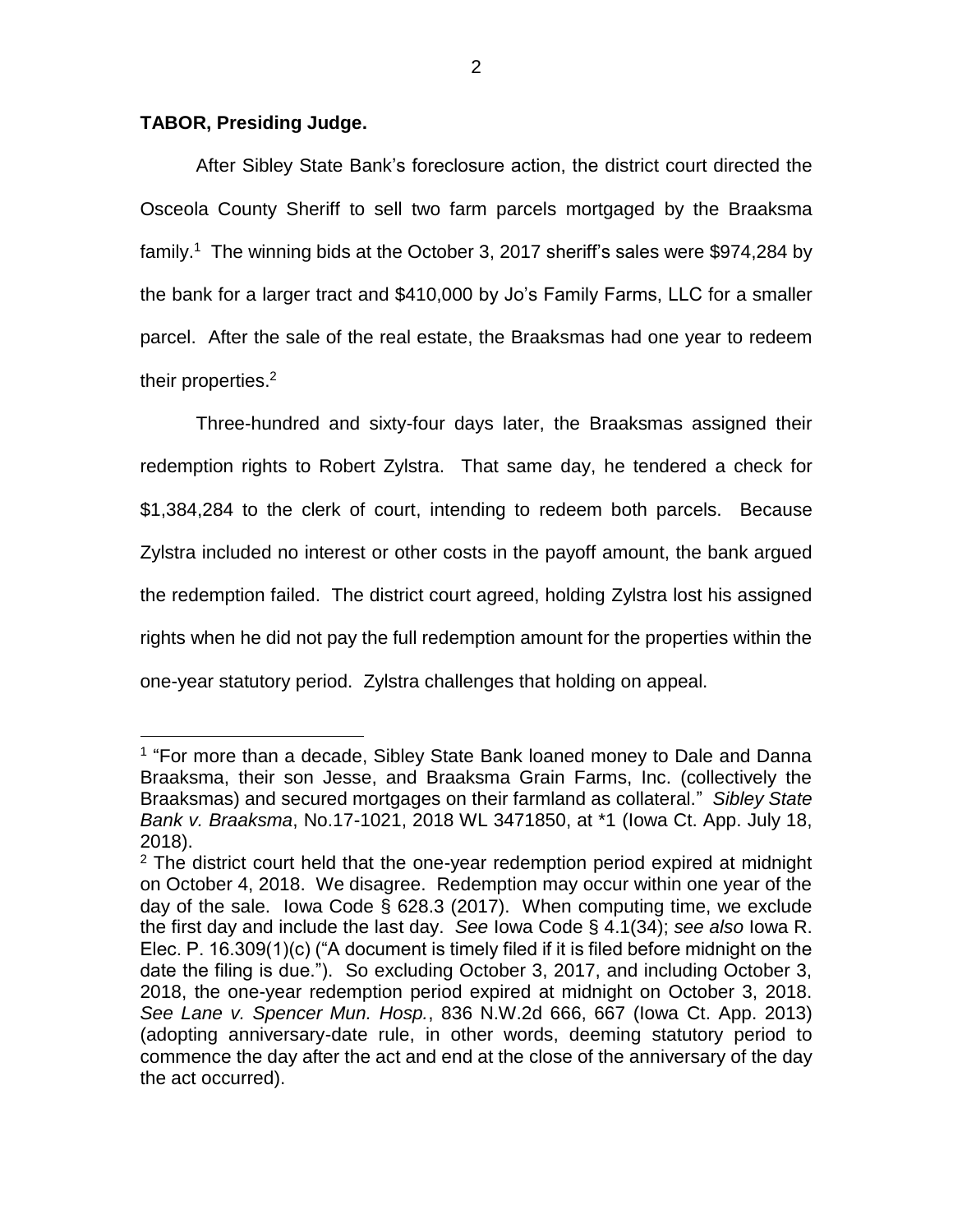After an independent review of the record, we reach the same result as the district court. Zylstra could not redeem the property when he tendered only the principal amount of the sheriff's sale bids. His belated attempt at partial redemption also fails. Because Zylstra was unsuccessful in redeeming the properties, we need not decide the correct interest rate or whether the court should have included attorney fees in the redemption amount.

### **I. Facts and Prior Proceedings**

 $\overline{a}$ 

To set the stage, we open with the bank's foreclosure in June 2017.<sup>3</sup> One month later, the bank filed praecipes with the Osceola County Clerk of Court directing the clerk to issue special executions to the county sheriff.<sup>4</sup> In turn, the clerk issued special executions with information from the foreclosure decree.

Based on these filings, Deputy Kevin Wollmuth conducted a pair of sheriff's sales at the Osceola County courthouse on October 3, 2017. He identified the two properties as Docket Nos. 17-0715(1) and 17-0715(2). The bank had the winning bid of \$974,284.02 on Docket No. 17-0715(2), a tract of about 238 acres that had been farmed by Dale and Danna Braaksma. Jo's Family Farms had the winning bid of \$410,000.00 on Docket No. 17-0715(1), which included about 79 acres that had been farmed by Jesse Braaksma. The winning bidders took the property subject to the Braaksmas' one-year right of redemption. *See* Iowa Code §§ 626.95, 628.3.

<sup>&</sup>lt;sup>3</sup> Our court upheld the grant of the bank's motion for summary judgment in the mortgage foreclosure proceedings. *Braaksma*, 2018 WL 3471850, at \*5.

<sup>4</sup> Praecipe is the Latin word for "command." Bryan A. Garner, *Garner's Dictionary of Legal Usage* 694 (3d ed. 2011). The somewhat archaic term survives at Iowa Code section 602.8105(2) (2017) as a means for the clerk to execute on a judgment.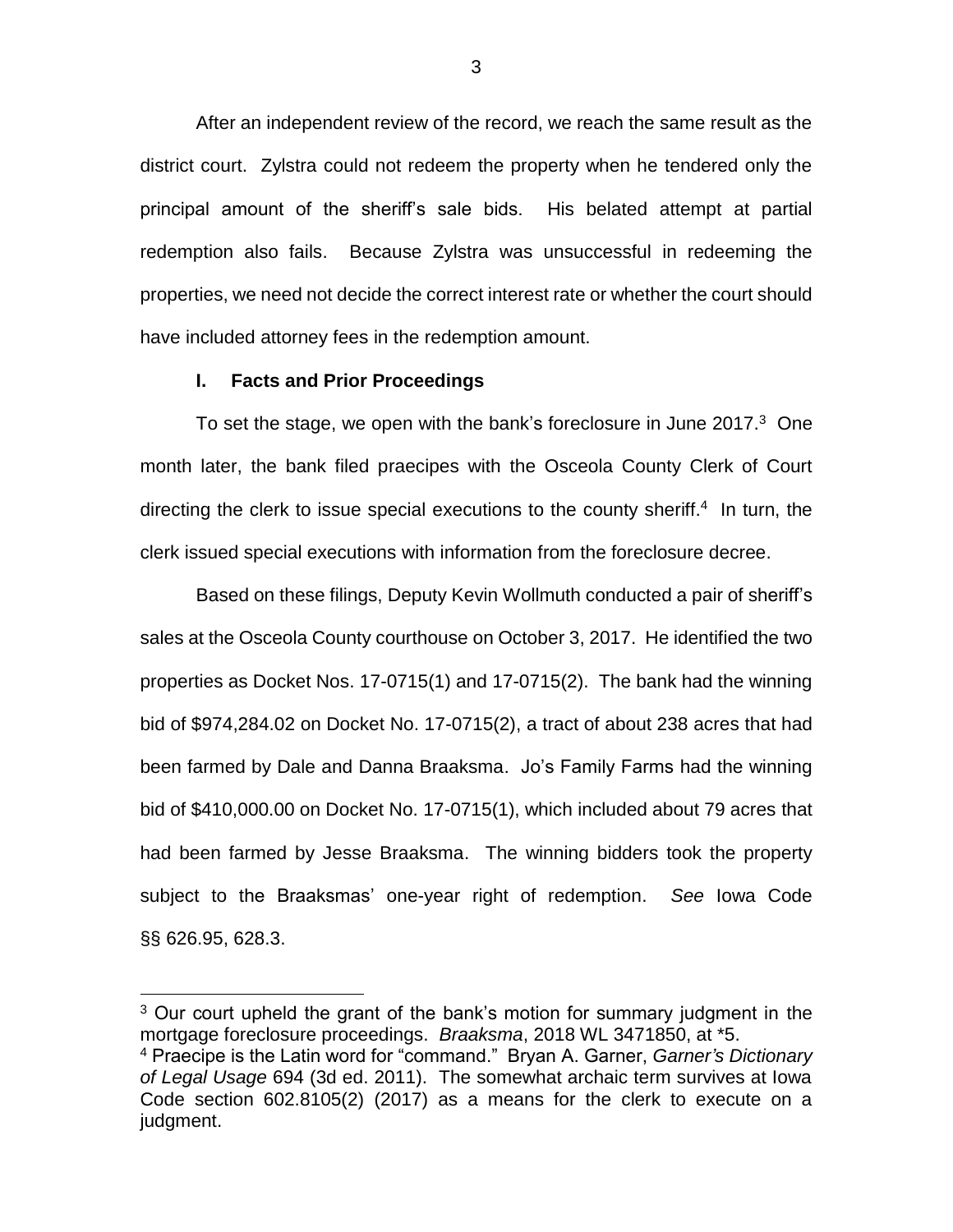Fast forward almost one year. In late September 2018, Jesse Braaksma reached out to both Osceola Clerk of Court Stephanie Wollmuth and Deputy Wollmuth to determine the amount needed to redeem the properties.<sup>5</sup> Both the clerk and the deputy informed Braaksma they could only provide the bid amounts for the sheriff's sales, not the full amount necessary to redeem the properties. Deputy Wollmuth suggested contacting the bank's attorney, Nathan Rockman, "to get the exact amounts." Braaskma responded that he would "find out from the bank's attorneys."

Then, on the morning of October 2, 2018, the Braaksmas assigned their redemption rights to Zylstra. Less than an hour later, Jesse Braaksma emailed Deputy Wollmuth again asking for information about the redemption amount. Anticipating Deputy Wollmuth's previous suggestion to ask attorney Rockman, Braaksma justified avoiding that avenue by saying, "I cannot approach the bank's attorneys due to our opposing positions in the case." A couple of hours later, Deputy Wollmuth responded that he did not know the costs of redemption and "the exact amounts will have to come from the Clerk or the Attorney."

At the end of this busy day, Jesse and his father, Dale Braaksma, as well as Robert Zylstra and his son Tommy, all traveled to the clerk of court's office. Tommy had called ahead to see how late the office was open. The evidence conflicts on what happened when the quartet reached the clerk's office. For sure, Robert Zylstra wrote a check to the clerk of court for the combined amount of the

 $\overline{a}$ 

4

<sup>&</sup>lt;sup>5</sup> The Wollmuths are husband and wife.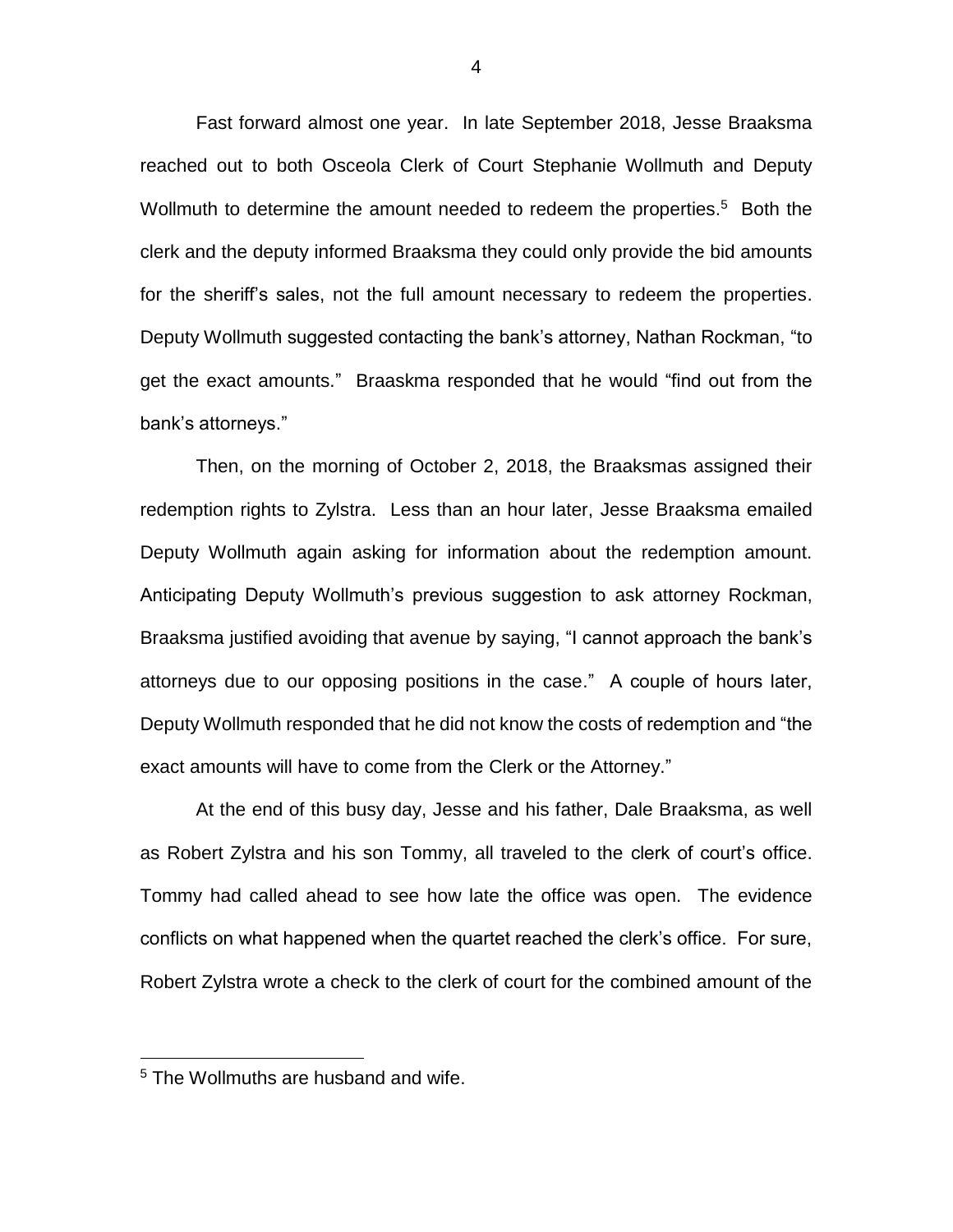winning bids—\$1,384,284. Zylstra noted the check was for "2 sheriffs deeds for 2 farms 320 acres." Zylstra testified that he asked clerk Wollmuth repeatedly if that amount would be "payment in full" and she said, "yes, as far as she knew it would be." She then printed out a receipt showing a balance due of "zero dollars."

In defending her actions, clerk Wollmuth debunked Zylstra's recollection. She acknowledged calling the bank's attorney Rockman after receiving Tommy Zylstra's call that they were on the way to redeem the properties. But she testified Rockman did not inform her of the payoff amounts in that call. She testified that she told Zylstra she had "no idea what amount" was needed to redeem the properties—"I just told him I would accept what he gave me." Wollmuth added that it was the clerk's policy not to determine redemption amounts.<sup>6</sup> After Zylstra left, Wollmuth again contacted Rockman to inform him that she received a redemption payment.

On October 5, the bank applied for a hearing on the redemption issue.<sup>7</sup> The application asked the district court to "enter an order that Zylstra's funds, held by the Clerk, be returned to him, and further, order that no redemption has occurred." The bank also filed an affidavit on redemption, asserting that when interest, taxes,

 $6$  Attorney Rockman sent an email at 3:19 p.m. on October 2 that included the bank's estimate of the payoff amount for the parcel purchased by Jo's Family Farms. Clerk Wollmuth acknowledged reading that email before Zylstra arrived at 4:15 p.m. But she did not relay that information to Zylstra. Rockman sent an email at 4:39 p.m. with the payoff amount for the bank's parcel. The clerk did not see that email until the next morning.

<sup>&</sup>lt;sup>7</sup> In its motion, the bank listed payoff amounts (including principal, interest, and costs) for both properties for October 2, 3, and 4, 2018.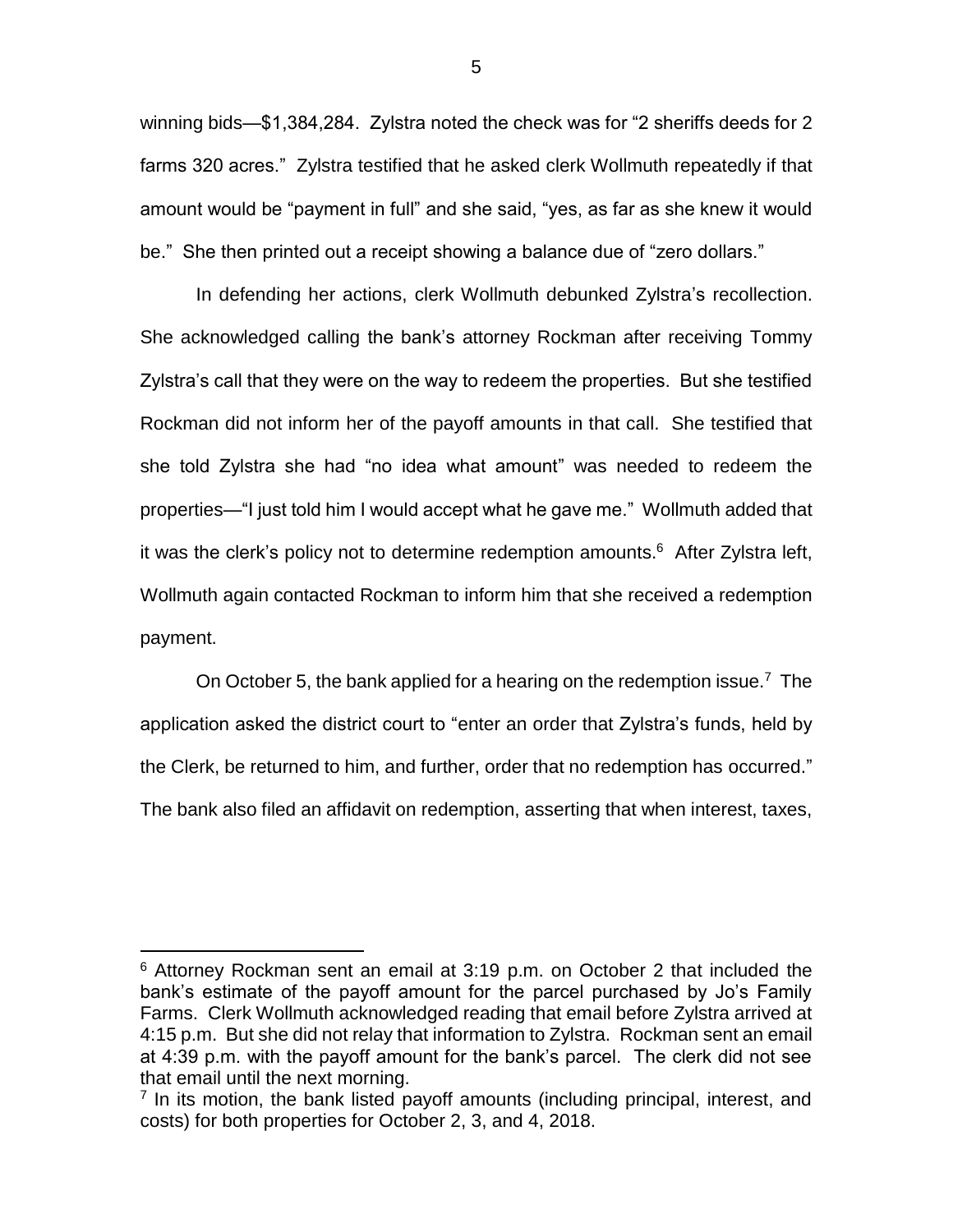insurance, and legal costs were included, the total amount to redeem both properties was \$1,648,747.<sup>8</sup>

Zylstra testified he did not learn about the additional redemption amounts until October 5. Four days later, Zylstra returned to the clerk's office and tendered a second check. This time for \$267,876—the difference between the bid amounts and the additional costs and interest the bank alleged to be due on October 5, plus an estimated per diem amount of interest through October 9, 2018.

The district court held a hearing on the redemption issue in November and issued its ruling in December 2018. $9$  In its ruling, the court determined the "requisite redemption sum" for both properties was \$1,634,873.58. 10 The district

<sup>10</sup> The district court included this table in its decision:

# **Certificate #1**

Certificate #1 Bid Amount 974,284.02 Certificate #1 Costs to Redeem (Sheriff's Costs) 601.03 Subtotal Certificate #1 974,885.05 Certificate #1 Interest at 18% by Decree (363 Days) 176,831.82 Certificate #1 Requisite Redemption Sum 1,151,716.87 **Certificate #2** Certificate #2 Bid Amount 410,000.00 Certificate #2 Costs to Redeem (Sheriff's Costs) 601.03 Subtotal Certificate #2 410,601.03 Certificate #2 Interest at 18% by Decree (363 Days) 74,415.00

 $\overline{a}$ <sup>8</sup> The affidavit asserted these redemption amounts:

<sup>(1)</sup> Sheriff sale bought by Sibley Bank Payoff: \$1,164,744.81 (\$974,284.02 principal and \$175,851.58 in interest and \$14,609.21 in costs). (Costs = Real Taxes: \$4996.00; Legal: \$8635.34; Insurance: \$977.87).

<sup>(2)</sup> Sheriff sale bought by Jo's Family Farm LLC Payoff: \$484,002.19 (\$410,000.00 principal and \$74,002.19 in interest).

 $9$  Zylstra argued the district court should find his attempt to redeem both parcels was effective for four reasons: (1) as assignee he paid the amount required by the clerk of court, (2) no interest was required to redeem because no rate was noted on the certificates of sale; (3) if payment was insufficient, the deficiency was caused by a good faith error; and (4) if payment of interest was required for effective redemption, the court should apply the regular contract rate and not the default interest rate.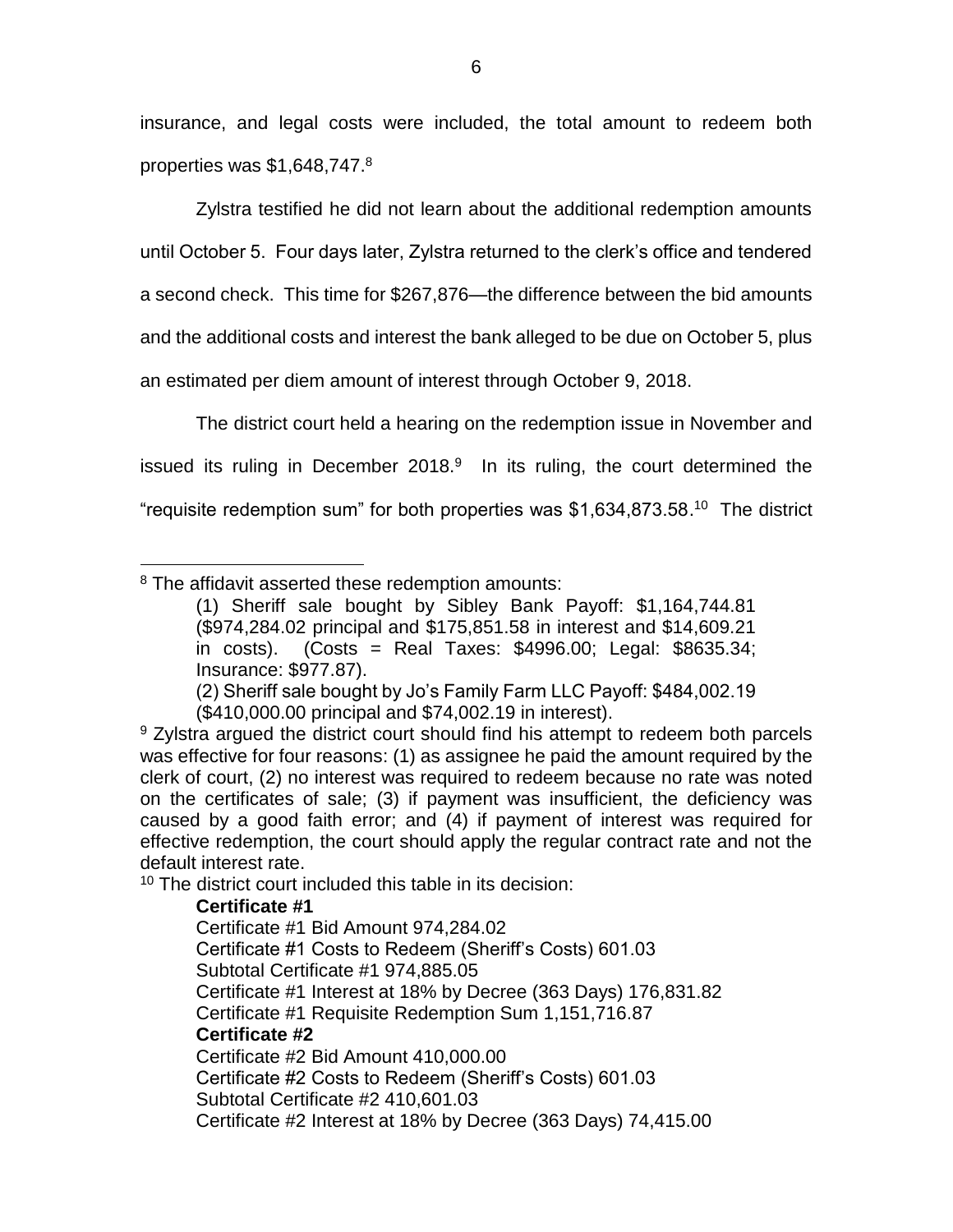court excluded attorney fees and interest that accrued before the sheriff's sale from its calculation for redemption by a third party. Because Zylstra tendered insufficient payment for both properties within the one-year redemption period, the court held his attempt to redeem the properties was ineffective.

In reaching its holding, the court found Zylstra made a mistake of law in calculating the required redemption amount. But his mistake of law was not grounds for equitable relief. Plus, the district court found no duty on the part of the sheriff or the clerk of court to notify Zylstra of the payoff amounts. The court noted that if Zylstra had questions about the requisite redemption amount he should have taken advantage of the "safe harbor" provision at Iowa Code section 628.21.<sup>11</sup> Finally, the court rejected Zylstra's belated attempt at partial redemption under section 628.23, surmising that statute "seems to require that Zylstra, at the very least, state which parcel he wanted to redeem, rather than be given the opportunity to choose post-ruling."

<sup>11</sup> That provision states:

Certificate #2 Requisite Redemption Sum 485,016.03

By our calculation, the requisite redemption sum for certificates #1 and #2 is \$1,636,732.90 and not the sum reached by the district court. But the discrepancy is not critical to our decision.

In case any question arises as to the right to redeem, or the amount of any lien, the person claiming such right may deposit the necessary amount therefor with the clerk, accompanied with the affidavit above required, and also stating therein the nature of such question or objection, which question or objection shall be submitted to the court as soon as practicable thereafter, upon such notice as it shall prescribe of the time and place of the hearing of the controversy, at which time and place the matter shall be tried upon such evidence and in such manner as may be prescribed, and the proper order made and entered of record in the cause in which execution issued, and the money so paid in shall be held by the clerk subject to the order made.

Iowa Code § 628.21 (2018).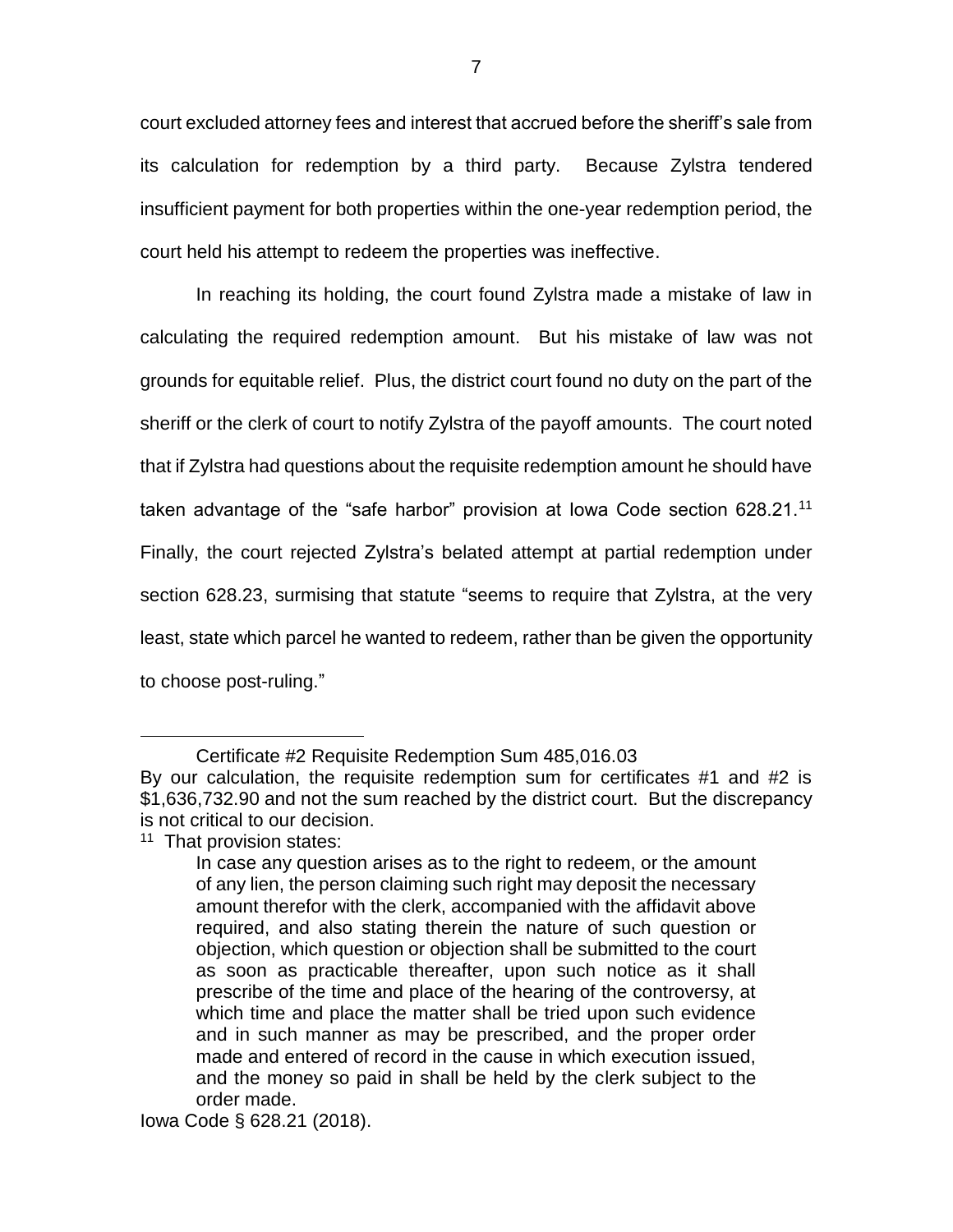Zylstra appealed in January 2019. The bank cross-appealed from the district court's refusal to include attorney fees when calculating the payoff amount. The supreme court transferred the case to the court of appeals.

While the appeal was pending, the bank applied for fees and costs associated with legal services in the district court. Flagging entries in attorney Rockman's billing statements, Zylstra moved for a limited remand to conduct additional discovery. Zylstra anticipated the evidence would show the bank's attorney and clerk Wollmuth "were working in concert to withhold information" from him for the bank's benefit. The motion asserted: "The evidence discovered since the district court ruled and this appeal was filed raises serious questions regarding fraud, mistake, or other circumstances." Our court granted a limited remand.

In the intervening months, the parties wrangled over the scope of the remand and the proper methods of discovery. In a June 2020 filing in the district court, Zylstra dropped his allegation of fraud against the clerk of court. He noted he "was initially concerned that a fraudulent conspiracy to prevent proper redemption was afoot based upon the Rockman billing statement." But according to Zylstra, "Further development of the evidence makes clear . . . that a mistake in communication occurred during the critical days near the expiration of the redemption period."

After hearing oral arguments, the district court issued its order ending the limited remand on June 25, 2020. The court admitted additional evidence into the record but declined to modify its original ruling.<sup>12</sup>

 $\overline{a}$ 

8

<sup>&</sup>lt;sup>12</sup> Based on the newly discovered evidence, Zylstra requested the district court either extend the redemption deadline from October 4 to October 9, 2018, or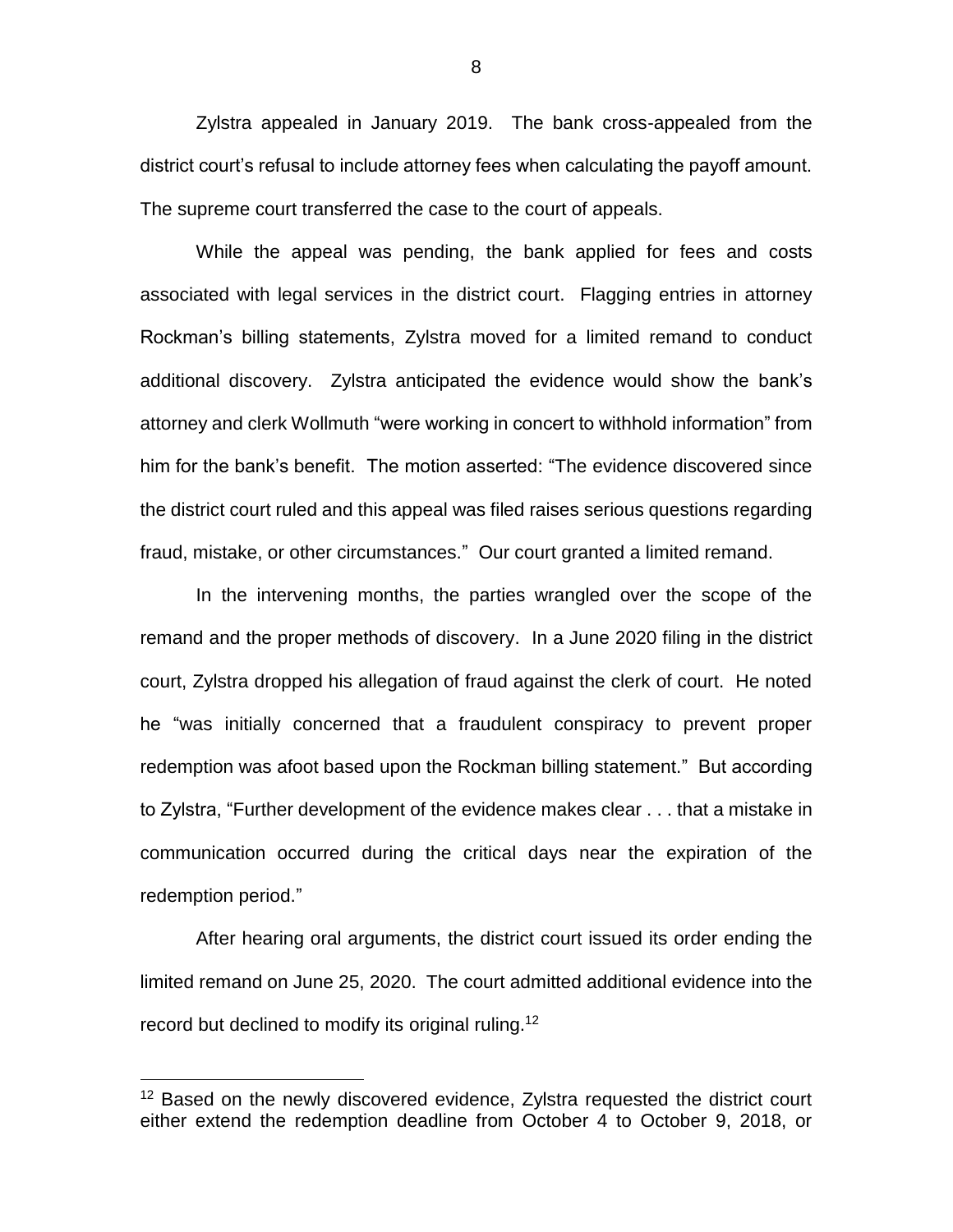The court acknowledged "a series of mistakes in judgment and unusual circumstances occurred during the time period immediately preceding the October 4, 2018, redemption date." The court blamed clerk Wollmuth for

improperly involv[ing] herself and her office staff in these proceedings by contacting Attorney Rockman concerning the inquiry she received from Zylstra's son, Tommy, earlier in the day on October 2, 2018, which led her to conclude they were coming in to her office to redeem the two certificates at issue in this case.

The court continued, "While Wollmuth correctly did not ask Rockman at that time for payoff amounts necessary to redeem the two certificates (nor did Rockman volunteer those amounts), she, nonetheless, then mistakenly called Attorney Rockman to report the amount that Zylstra had paid." Despite an appearance of impropriety, the court found "Wollmuth acted in accordance with the directive set forth in the Manual for Clerks of Court, which provides that clerks do not have a duty to determine redemption amounts." As its bottom line, the district court found any mistakes by the clerk did not cause Zylstra's failure to tender the proper redemption amounts.

The district court also held the bank's attorneys owed no duty to advise Zylstra or to contact him with the redemption amounts. Where should Zylstra have turned? The district court explained:

[A] basic tenet underlying any transaction where one party is purchasing real property belonging to another is that the purchaser obtains the purchase price from one of two sources; the owners of the property who, in this case, are the Bank and Jo's, or from the agent handling the sale, which in this case are Attorneys Rockman and [Dan] DeKoter.

conclude that he properly redeemed because the clerk of court knew the correct payoff amount but did not share that information with him.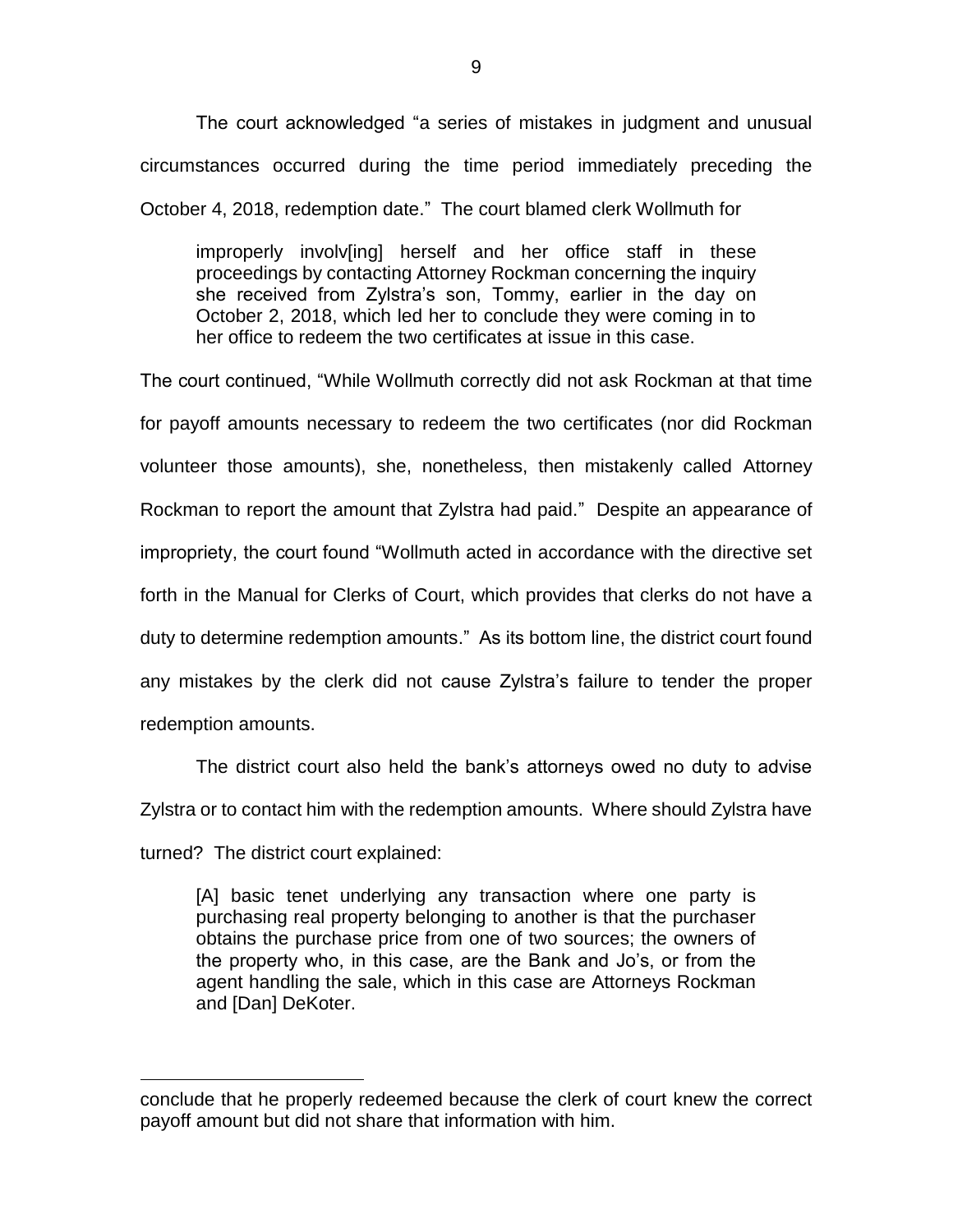Because Zylstra did not contact those sources, the court decided he was not entitled to equitable relief.

In a July 14, 2020 order, our court lifted the stay on submission of the appeal and agreed to consider the additional evidence admitted by the district court during the limited remand but denied Zylstra's request for additional briefing.

## **II. Scope and Standards of Review**

We review de novo all issues related to redemption in an equity action. *Fed. Land Bank of Omaha v. Heeren*, 398 N.W.2d 839, 841 (Iowa 1987). But to the extent this case turns on statutory interpretation, we review for errors at law. *See Estate of Cox by Cox v. Dunakey & Klatt, P.C.*, 893 N.W.2d 295, 302 (Iowa 2017).

#### **III. Analysis**

Zylstra advances two arguments. First, he contests the district court's holding that he did not effectively redeem both farms. Second, as an alternative argument, he contends he paid a sufficient amount to redeem at least one of the farms. We will address each claim in turn.

#### **A. Full Redemption**

"The right to redeem is purely statutory." *First Nat'l Bank of Glidden v. Matt Bauer Farms Corp.*, 408 N.W.2d 51, 53 (Iowa 1987) (citing Iowa Code section 628.3 (1985)). The right runs for one year from the date of the sheriff's sales. *Id*. The winning bidders, here the bank and Jo's Family Farms, received sheriff's certificates. *See* Iowa Code § 626.95. During the one-year redemption period, the debtors (or their assignee) could have redeemed the property by paying the sale price plus the remaining amount of the certificate holder's lien, including costs and interest. *See* Iowa Code § 628.13. The failure to redeem within one year entitles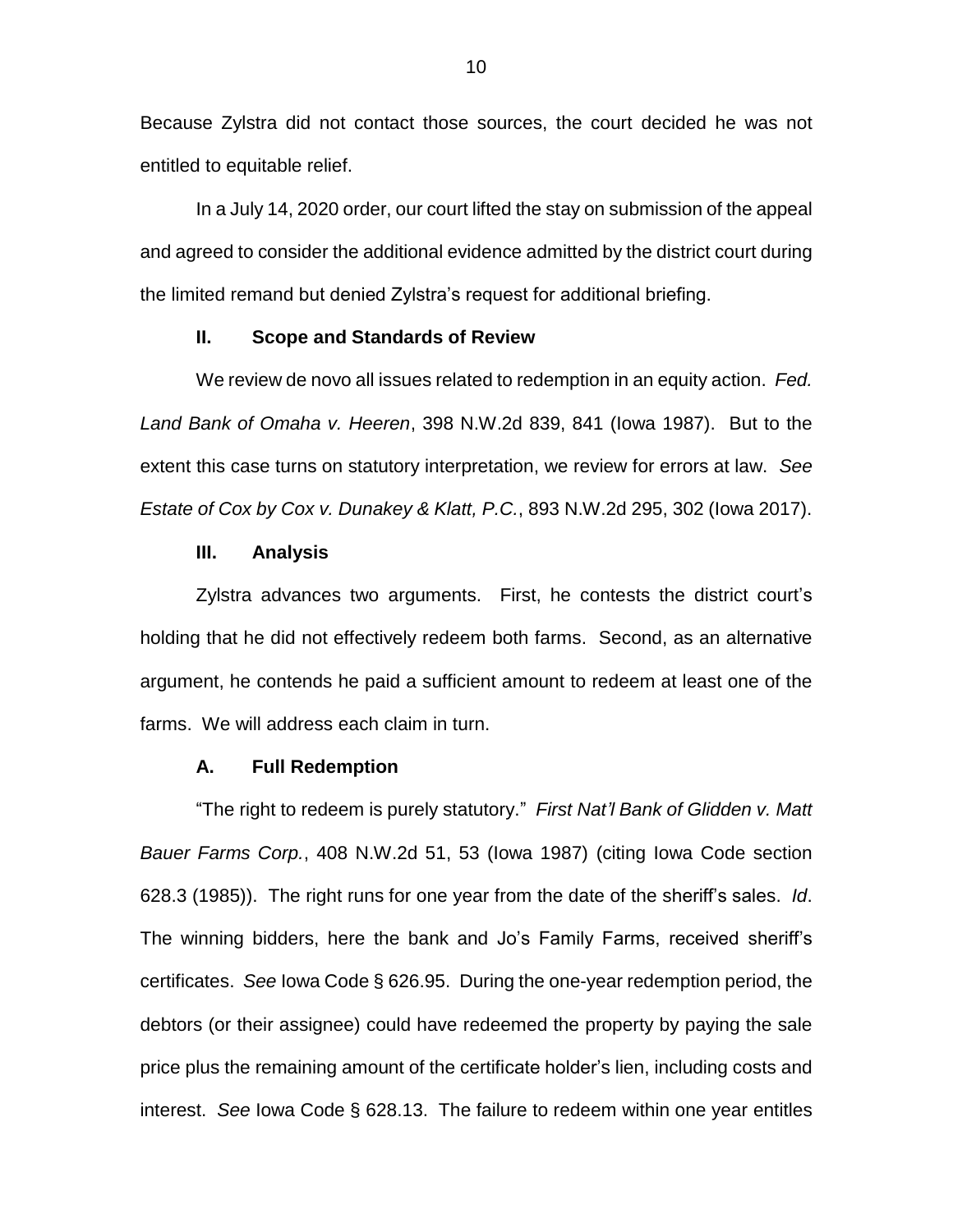the bank and Jo's Family Farm, as the certificate holders, to sheriff's deeds to the property. *See* Iowa Code § 626.98.

In this appeal, Zylstra concentrates on the district court's application of the 18% default interest rate in determining the redemption amount. He contends the proper interest rate was a "blended" contract rate of 5.0894%. Using that rate, he submits the redemption amount would have been \$1,454,735.77 rather than the \$1,636,732.90 figure calculated by the district court.<sup>13</sup> But, as the bank points out, Zylstra paid neither of those amounts during the one-year redemption period. By the deadline of October 3, 2018, Zylstra tendered only the combined sale price of \$1,384,284, without any interest at all. After Zylstra failed to pay the total redemption amount in time, the certificate holders were entitled to receive the sheriff's deeds. Zylstra's attempt to rectify the payment deficiency by handing the clerk a second check on October 9 fell outside of the one-year redemption period.

Not until his reply brief does Zylstra tackle the deadline question. There he argues, "[T]his Court should use its equitable power to allow for a short extension of the one-year timeframe and credit Zylstra for the additional \$267,876.28 he tendered on October 9, 2018." Like the district court, we are disinclined to move the goal posts as a matter of equity. Our supreme court has been reluctant to extend this statutory deadline. *See Heeren*, 398 N.W.2d at 844; *see also Nw. Mut.* 

 $13$  Zylstra ventured the novel argument on appeal that the district court should have allowed earlier receivership funds to be directed toward interest payments calculated at the rate of 5.0894%. According to Zylstra, receivership funds in the amount of \$79,434.82 coupled with the sheriff's sales amount Zylstra tendered to redeem the farms should have covered the full cost of redemption. Sibley deflates this argument as one not raised before. We agree. Zylstra did not preserve this issue for appeal. *See Meier v. Senecaut*, 641 N.W.2d 532, 537 (Iowa 2002).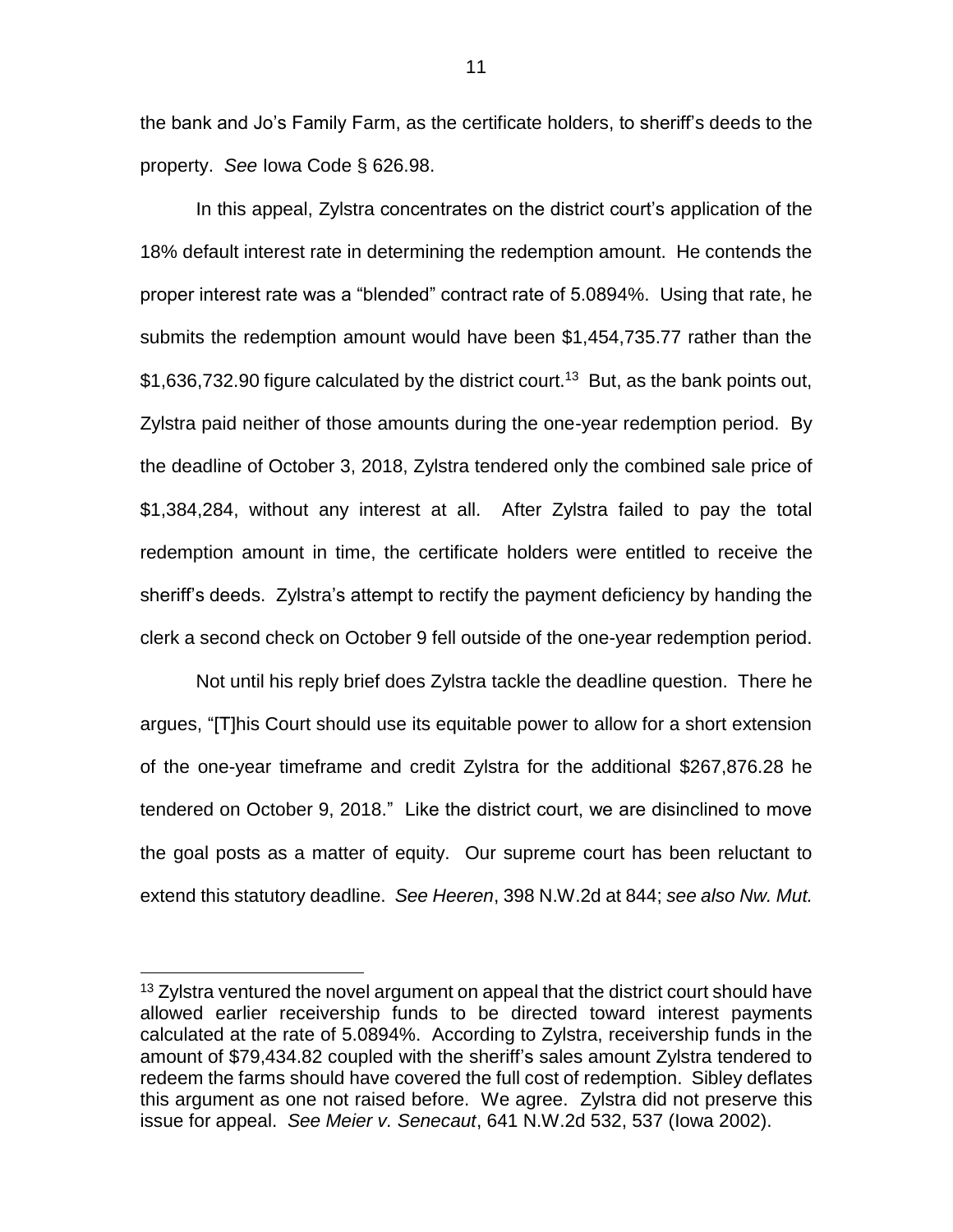*Life Ins. Co. v. Hansen*, 218 N.W. 502, 505 (Iowa 1928) (endorsing strict compliance with redemption statute). And Zylstra presents no sound reason for doing so here.

In his briefing to the district court during the limited remand, Zylstra focused on the sequence of communications involving clerk Wollmuth and attorney Rockman on October 2, 2018, and the days following. He asserted the record was "replete" with examples of the bank's lawyer providing payoff amounts to the clerk of court and sheriff, "but not Zylstra." He characterized his payment of the lessthan-the-redemption amount as a mistake resulting from "miscommunication and misunderstanding" on the part of the clerk.<sup>14</sup> From that premise, Zylstra argued it was within the court's equitable powers "to permit redemption after expiration of the time fixed by the statute in cases of fraud, mistake, or other circumstances." *See Olson v. Sievert*, 30 N.W.2d 157, 158 (Iowa 1947); *Wakefield v. Rotherham,*  25 N.W. 697, 699 (Iowa 1885). Zylstra contends he attempted in good faith to redeem the properties by paying the amount of the winning bids.

The bank countered, in its briefing during the limited remand, that Zylstra's payment of only the principal amount—on October 2, 2018—without interest was "neither reasonable nor in good faith." The bank argued,

The Zylstras had the benefit of counsel who they employed for this particular transaction, and who had spent 8.3 hours of time on the redemption issue before Zylstra made his payment. Any competent Iowa attorney spending this much time on this seven-figure transaction would have concluded and advised the client that there was interest to be paid in addition to principal. The fact that Zylstra blames everyone else, but refuses to disclose his knowledge is

<sup>&</sup>lt;sup>14</sup> Zylstra admits he could have sought the payoff amount from the bank or attorney Rockman's office himself but then asserts, "Braaksma did not believe the bank would give an accurate number, so he did not call them."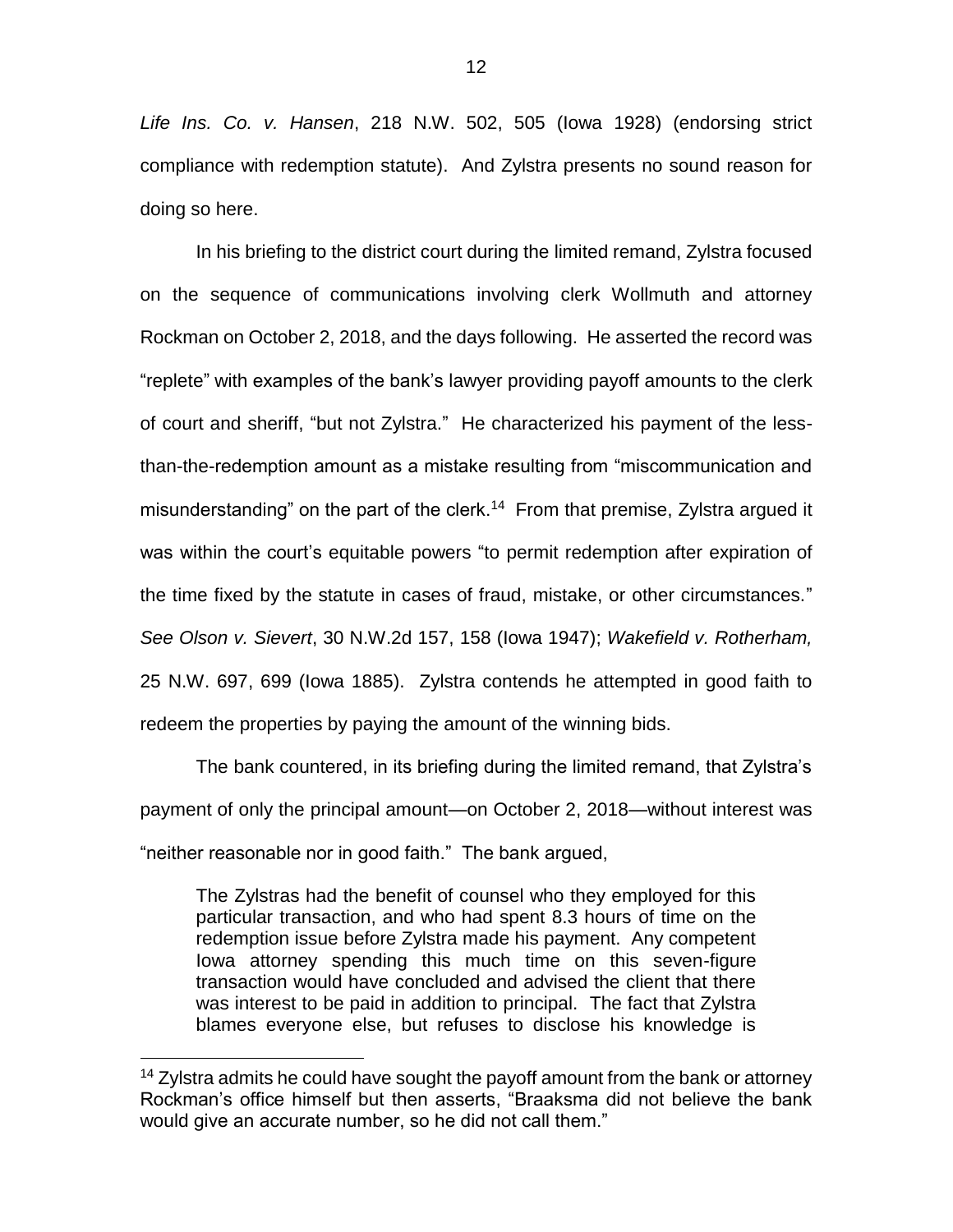telling. Furthermore, had Zylstra been acting in good faith, he would have directed his attorneys to contact the Bank's attorneys to obtain the correct redemption figures.

The bank emphasized, "The additional evidence obtained during the remand only substantiates and confirms that the clerk never provided any information to Zylstra about the payoff amount, nor did she opine about the sufficiency of any amounts paid by Zylstra."

After considering the new evidence on limited remand, the district court was rightly critical of the appearance of impropriety created by the back-channel communications between the clerk and attorney Rockman. On the other hand, the court discounted the effect of those communications on Zylstra's failure to tender the proper amount to redeem the properties within one year of the sheriff's sales. Echoing its original ruling, the court found the record was "still devoid of any evidence explaining why Zylstra failed to take advantage of the safe harbor provided by Iowa Code section 628.21 by filing the affidavit authorized by that section." 15

After our independent review of the record, we reach the same decision as the district court. The clerk of court had no duty to inform Zylstra of the redemption amount. *See generally Armstrong v. Pierson*, 5 Iowa 317, 319 (1857) ("In receiving the money, the clerk is only the agent of the party entitled thereto."). Instead, the responsibility to seek the correct payoff amount from the bank or its attorney rested

<sup>15</sup> In its original ruling, the district court cited *Kendig v. McCall*, 110 N.W. 458 (Iowa 1907), and *Eliason v. Stephens*, 246 N.W. 771 (Iowa 1933), for the proposition that an earlier version of this statute enabled the person desiring to redeem to test that right. Even if Zylstra had filed an affidavit under section 628.21, he could not have maintained a proceeding under that provision if the amount deposited with the clerk was insufficient to make redemption. *See Hansen*, 218 N.W. at 505.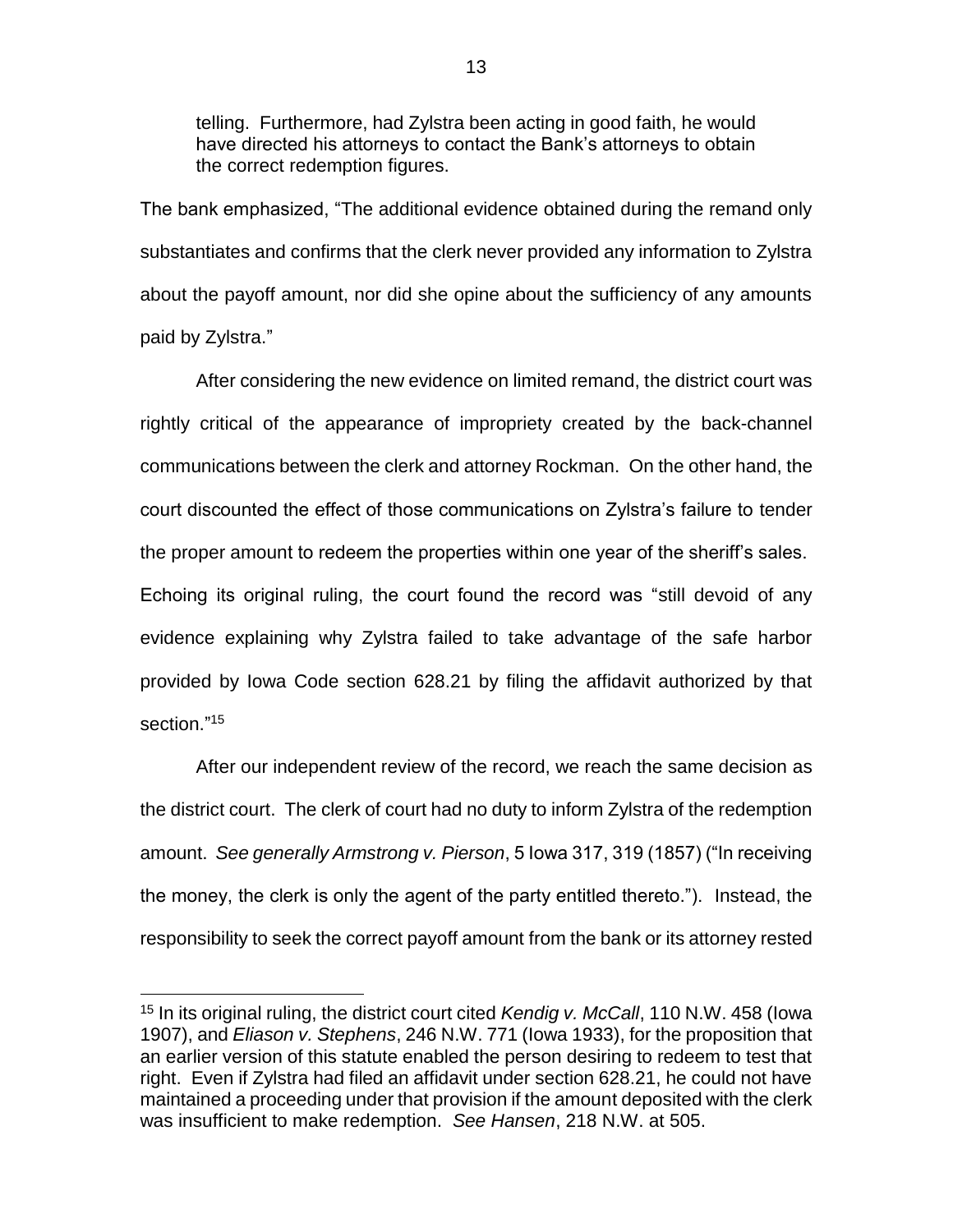with Zylstra as the assignee of the debtors. He shirked that responsibility. Unlike the situations in *Wakefield* and *Olson*, where clerks misstated the amounts required to redeem, the mistake in calculating the payoff amount here was Zylstra's fault alone. *See Olson*, 30 N.W. at 158; *Wakefield*, 25 N.W. at 698. Even considering the additional record created in the limited remand, we find no equitable basis to grant Zylstra relief. *See Tharp v. Kerr*, 119 N.W. 267, 269 (Iowa 1909) ("Although equity will always seek to relieve against the consequences of accident or mistake, it must guard itself that it offer no premium to neglect or default. Nor can it make too light of the statutory rights of the adverse party.").

## **B. Partial Redemption**

 $\overline{a}$ 

Next, we address Zylstra's claim that the court should have allowed him to redeem at least one of the two properties because the amount he tendered to the clerk on October 2, 2018, exceeded the redemption amount for either of the two properties considered separately.<sup>16</sup> In his appellant's brief, Zylstra asks us to determine that "he effectively redeemed the Dale and Danna Braaksma farm." (That parcel was purchased by the bank for \$974,284.) But Zylstra took a different position in his district court brief on remand, claiming he "properly redeemed Jo's property because the clerk had the payoff amount in hand when redemption was attempted." (That parcel, farmed by Jesse Braaksma, was purchased by Jo's Family Farms for \$410,000).

<sup>&</sup>lt;sup>16</sup> The bank claims Zylstra did not preserve error on the partial redemption issue. It notes that in the district court, Zylstra "neither briefed nor mentioned" Iowa Code section 628.23 (allowing redemption for "any distinction portion" of property sold in parcels). Despite that omission, the district court addressed partial redemption in its original ruling. We thus find Zylstra preserved error on this issue.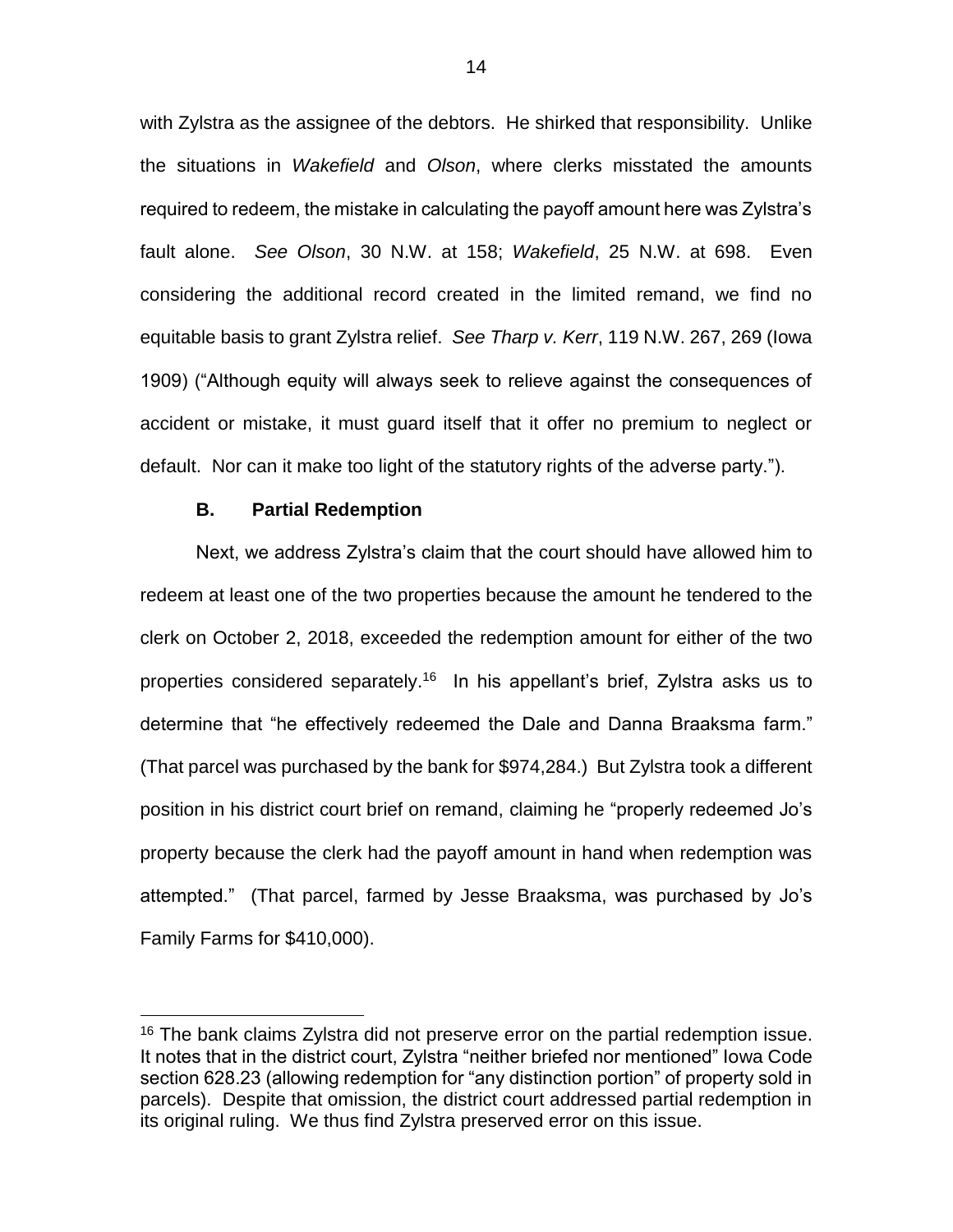"[W]hen a parcel of land is sold en masse, it must be redeemed as a whole; but . . . when the property has been sold in parcels, any distinct portion may be redeemed by itself." *Council Bluffs Inv. Co. v. Kay*, 255 N.W. 721, 723 (1934); *see* Iowa Code § 628.23. So how does this rule apply to Zylstra's situation? Weighing in Zylstra's favor, the sheriff sold the property at issue in two parcels. Tipping against his position, Zylstra failed to express any intent on October 2, 2018, that he intended to redeem a "distinct portion" of the property.

The district court denied Zylstra's request to redeem just one of the sheriff's certificates. In doing so, the court first noted the lack of precedent on the question:

The court has not found nor does Zylstra cite any authority that answers the question presented here, which is: If an assignee intended to redeem both of two parcels that were sold separately at a sheriff's sale but due to their own mistake only tenders enough within the redemption period to redeem one of those parcels, is that party then entitled to select which parcel he wants to redeem after the redemption period expires?

Like the district court, we unearthed no authority to address this question. So the best we can do is look to the language of section 628.23. We learn a statute's meaning from the "words chosen by the legislature." *See Fishel v. Redenbaugh*, 939 N.W.2d 660, 663 (Iowa Ct. App. 2019) (quoting *State v. Childs*, 898 N.W.2d 177, 184 (Iowa 2017)). As the district court reasoned, the clause in section 628.23 allowing "any distinct portion [to be] redeemed by itself" would "require that Zylstra, at the very least, state which parcel he wanted to redeem, rather than be given the opportunity to choose post-ruling." Zylstra's check noted his intent to redeem "2 sheriffs deeds for 2 farms." His insufficient payment for the redemption of two properties together cannot translate into an after-the-fact